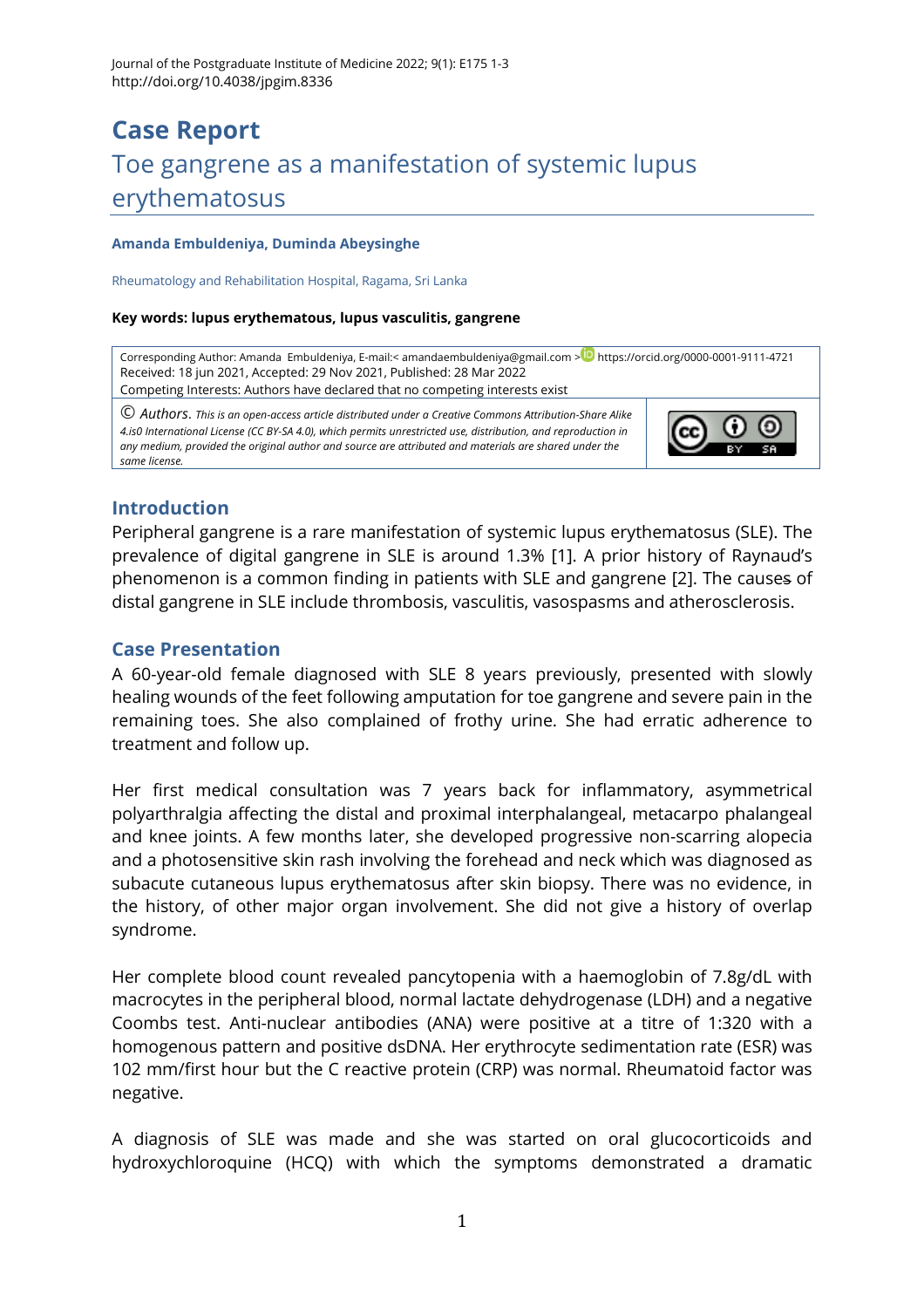improvement. A few months after commencement of the treatment, the patient defaulted routine follow up.

Seven years after this initial presentation, she noticed severe persistent pain in the toes of both feet, which progressed to blackish discoloration. When she presented to the surgical ward of her local hospital due to unbearable pain, she was found to have gangrene of the second and third toes of her right foot and the second toe of her left foot, with superimposed infection. Later, she underwent surgical amputation of the toe, and was referred for further rheumatological evaluation.

At the time of presentation to our ward, she gave a history of frothy urine, without macroscopic haematuria, for last previous two months. Her urine output was normal. She denied a history of Raynaud's phenomenon or symptoms suggestive of a vasculitic disorder.

On examination, she had poorly healing surgical wounds at the sites of the amputations (Figure 1:) with a newly formed ulcer with raised edges and a base covered with slough on the left side of the foot. Vasculitic rashes were not present. All peripheral pulses were palpable with good volume. Her cardiovascular examination was normal.



Figure 1: poorly healing surgical wounds at the sites of the amputations

The pathogenesis of toe gangrene in a patient with SLE was considered. Cardiac thromboembolism was ruled out by a negative trans-thoracic echocardiogram. She did not have a history of metabolic risk factors or complications of atherosclerosis. HbA1c and lipid profile were normal. Antineutrophil cytoplasmic antibodies (ANCA) (PR3 and MPO), cryoglobulin and triple antibodies for antiphospholipid syndrome were negative. Investigations ruled out homocystinuria and polycythemia rubra vera. Doppler study of the lower limbs did not reveal evidence of arterial flow limitation.